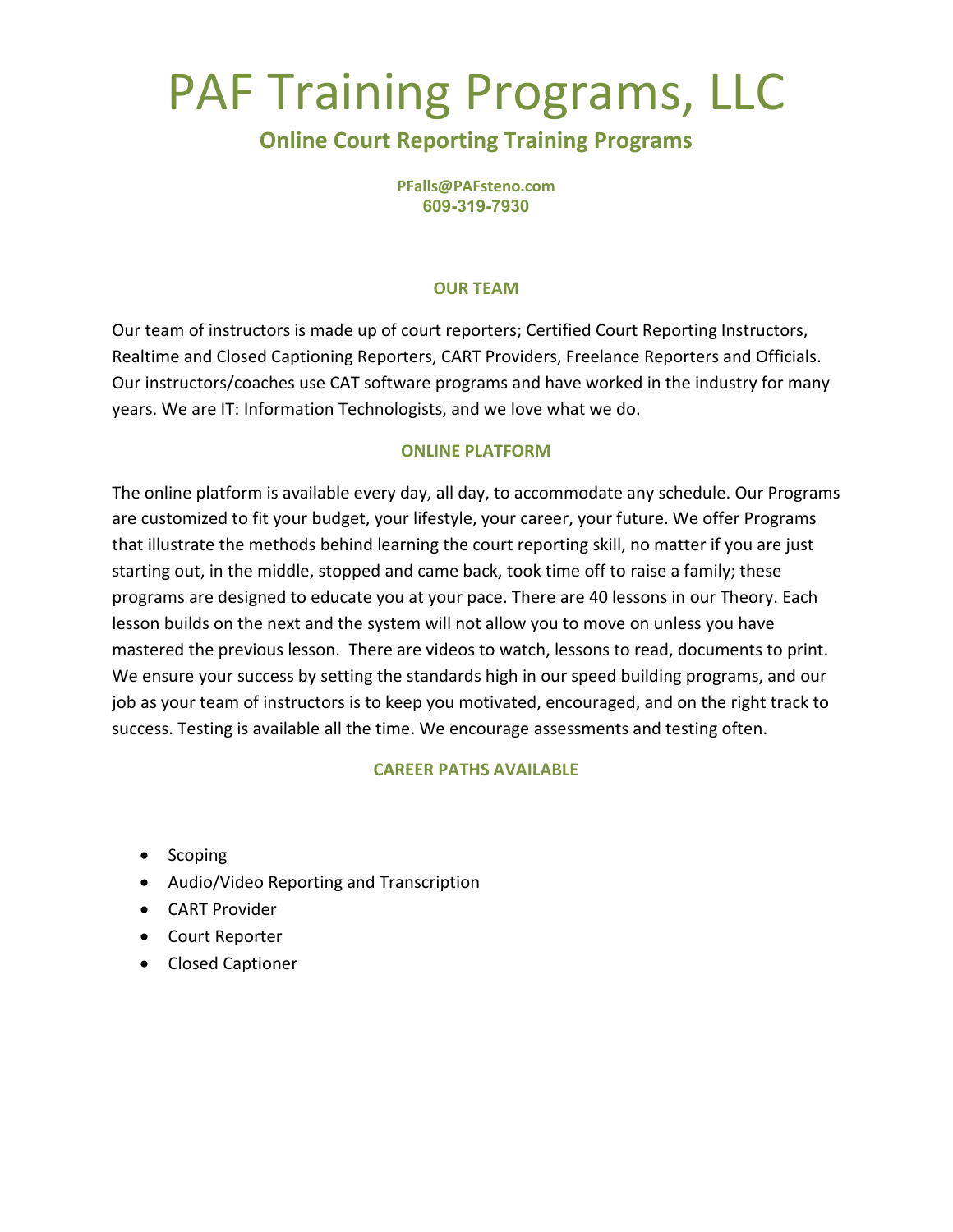## PAF Training Programs, LLC

### **Online Court Reporting Training Programs**

#### **PROGRAMS**

Our programs are strategically developed to allow the individual to customize their training by taking one Program, a few Programs, or all Programs, while having the ability to earn as you go, if you chose. No more worry that you need to stop halfway through your program. There is work available at every level of training after completion of Theory Programs and/or the Scoping Program.

**COURT REPORTING THEORY COURT REPORTING – JUST SPEED SCOPING HIGH SPEED TEST PREP ONLY MARGIE WAKEMAN WELLS ENGLISH AND GRAMMAR**

#### **EQUIPMENT**

You purchase the machine and software on your own [www.stenoworks.com](http://www.stenoworks.com/) – purchase or rent to own a used steno machine [www.stenograph.com](http://www.stenograph.com/) – purchase or rent to own the student version software

#### **INSTRUCTOR/COACHES**

Each program includes 4 (four) hours of instructor or coaching time each month. This is done through Go to Meetings. Email contact with your instructor/coach is unlimited, text messaging and phone calls are always available. There are live dictation classes, software classes and procedures during the week that you can participate in, that is optional, yet encouraged.

#### **COSTS**

Each Program is \$450 per month, with a discount applied if you have completed a Basic Training or A to Z course. Your first initial orientation is done by phone and Zoom to ensure complete setup within the systems.